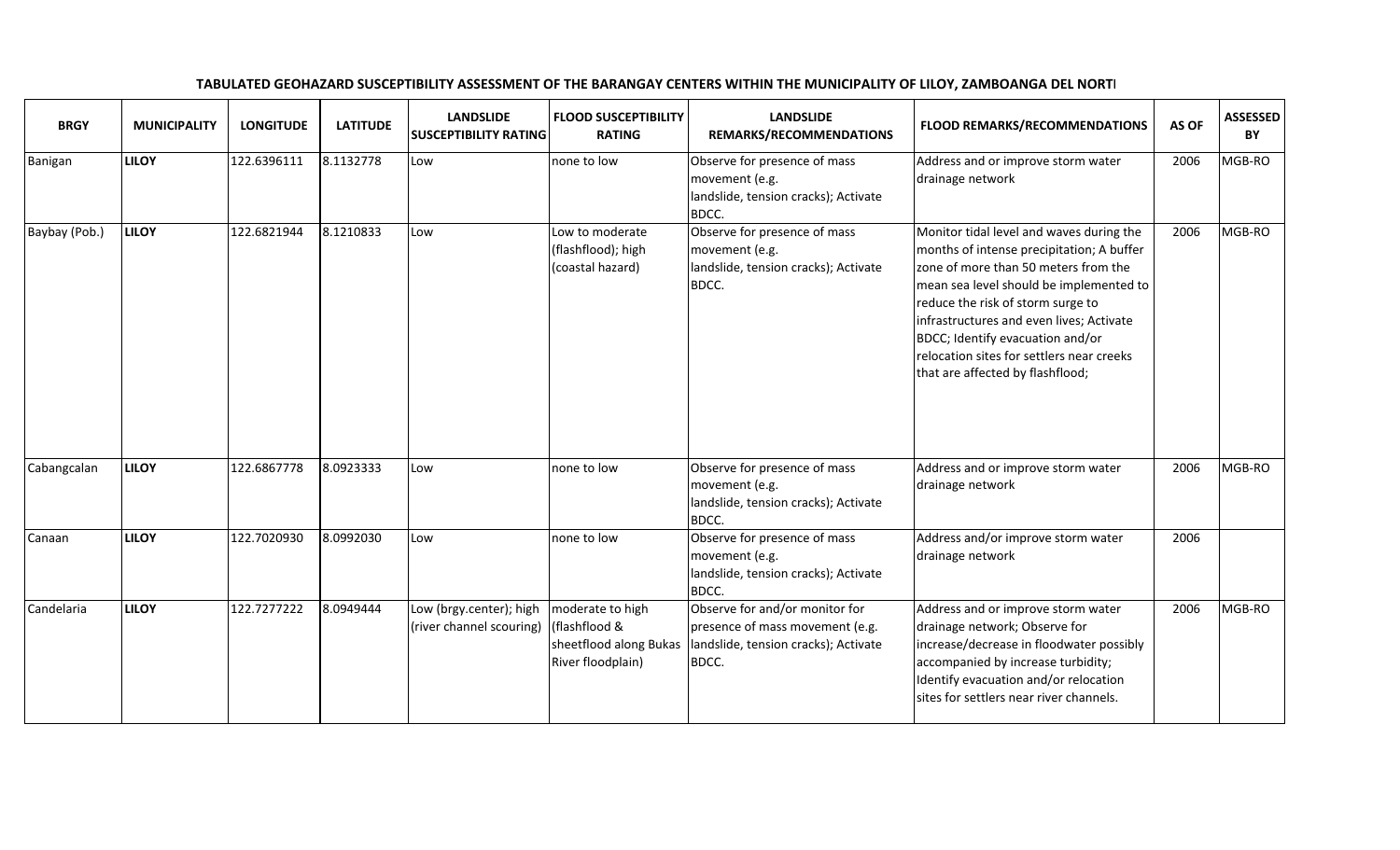| Causwagan | <b>LILOY</b> | 122.6762500 | 8.0751111 | Low         | none to low           | Observe for presence of mass         | Address and or improve storm water       | 2006 | MGB-RO |
|-----------|--------------|-------------|-----------|-------------|-----------------------|--------------------------------------|------------------------------------------|------|--------|
|           |              |             |           |             |                       | movement (e.g.                       | drainage network                         |      |        |
|           |              |             |           |             |                       | landslide, tension cracks); Activate |                                          |      |        |
|           |              |             |           |             |                       | BDCC.                                |                                          |      |        |
| Communal  | <b>LILOY</b> | 122.6723889 | 8.0981944 | Low         | none to low           | Observe for presence of mass         | Address and or improve storm water       | 2006 | MGB-RO |
|           |              |             |           |             |                       | movement (e.g.                       | drainage network                         |      |        |
|           |              |             |           |             |                       | landslide, tension cracks); Activate |                                          |      |        |
|           |              |             |           |             |                       | BDCC.                                |                                          |      |        |
| Compra    | <b>LILOY</b> | 122.6880833 | 8.0478611 | Low         | none to low           | Observe for presence of mass         | Address and or improve storm water       | 2006 | MGB-RO |
|           |              |             |           |             |                       | movement (e.g.                       | drainage network                         |      |        |
|           |              |             |           |             |                       | landslide, tension cracks); Activate |                                          |      |        |
|           |              |             |           |             |                       | BDCC.                                |                                          |      |        |
| Fatima    | <b>LILOY</b> | 122.6653889 | 8.1200556 | Low         | none to low           | Observe for presence of mass         | Address and or improve storm water       | 2006 | MGB-RO |
|           |              |             |           |             |                       | movement (e.g.                       | drainage network                         |      |        |
|           |              |             |           |             |                       | landslide, tension cracks); Activate |                                          |      |        |
|           |              |             |           |             |                       | BDCC.                                |                                          |      |        |
| Goaw      | <b>LILOY</b> | 122.6672500 | 8.0573333 | Low         | none to low           | Observe for presence of mass         | Address and or improve storm water       | 2006 | MGB-RO |
|           |              |             |           |             |                       | movement (e.g.                       | drainage network                         |      |        |
|           |              |             |           |             |                       | landslide, tension cracks); Activate |                                          |      |        |
|           |              |             |           |             |                       | BDCC.                                |                                          |      |        |
| Goin      | <b>LILOY</b> | 122.6523611 | 8.0498333 | Low         | none to low           | Observe for presence of mass         | Address and or improve storm water       | 2006 | MGB-RO |
|           |              |             |           |             |                       | movement (e.g.                       | drainage network                         |      |        |
|           |              |             |           |             |                       | landslide, tension cracks); Activate |                                          |      |        |
|           |              |             |           |             |                       | BDCC.                                |                                          |      |        |
| Kayok     | <b>LILOY</b> | 122.7259444 | 8.1052500 | none to low | none to low (elevated | Observe for presence of mass         | Address and or improve storm water       | 2006 | MGB-RO |
|           |              |             |           |             | gentle slopes);       | movement (e.g.                       | drainage network; Observe for            |      |        |
|           |              |             |           |             | moderate to high      | landslide, tension cracks); Activate | increase/decrease in floodwater possibly |      |        |
|           |              |             |           |             | (floodplain of Bucas  | BDCC.                                | accompanied by increase turbidity;       |      |        |
|           |              |             |           |             | River)                |                                      | Identify evacuation and/or relocation    |      |        |
|           |              |             |           |             |                       |                                      | sites for settlers near river channels.  |      |        |
|           |              |             |           |             |                       |                                      |                                          |      |        |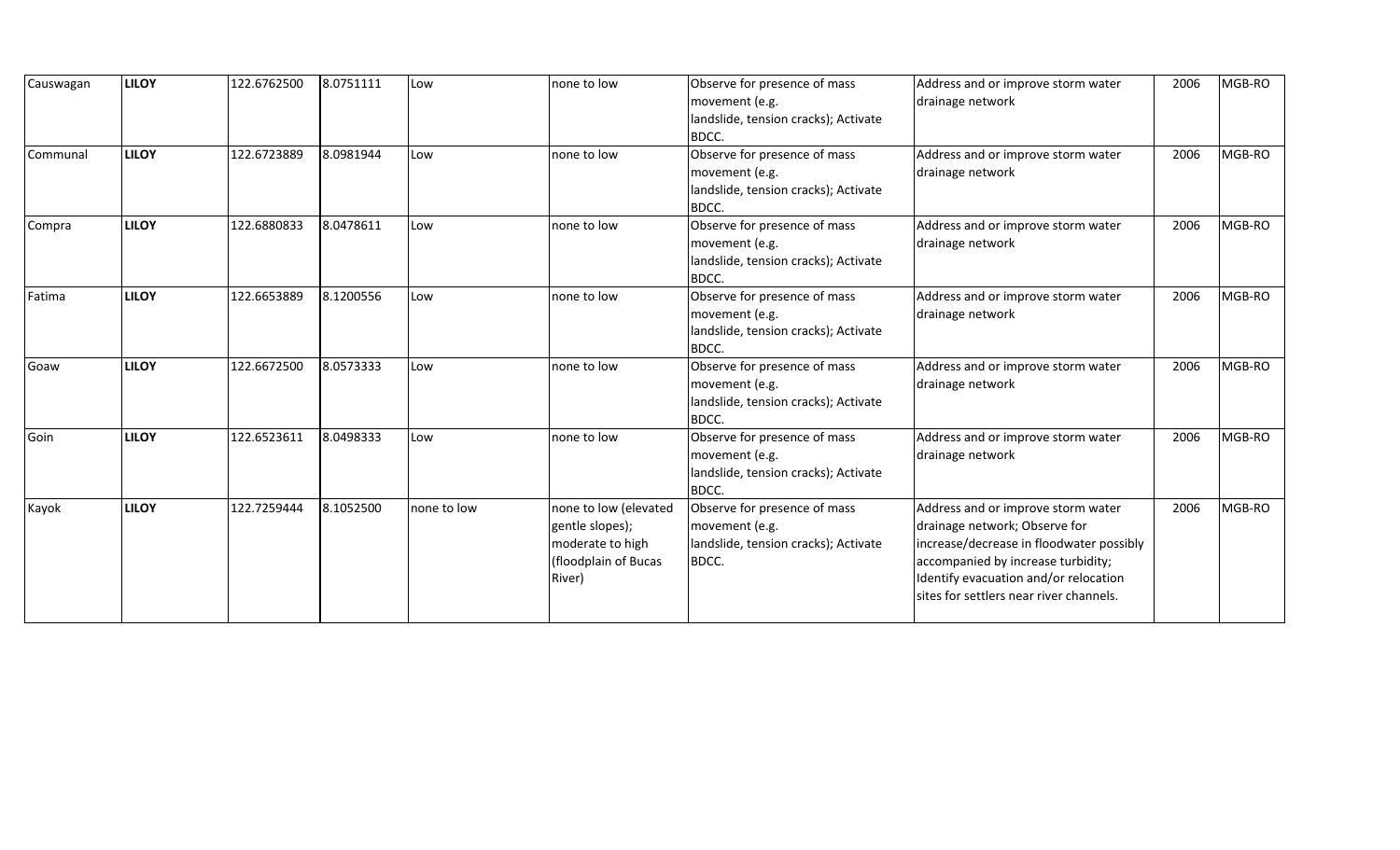| Lamao                  | <b>LILOY</b> | 122.6722222 | 8.1406944 | none to low                                  | Low to moderate<br>(flashflood); high<br>(coastal hazard)          | Observe for presence of mass<br>movement (e.g.<br>landslide, tension cracks); Activate<br>BDCC. | Monitor tidal level and waves during the<br>months of intense precipitation; A buffer<br>zone of more than 50 meters from the<br>mean sea level should be implemented to<br>reduce the risk of storm surge to<br>infrastructures and even lives; Activate<br>BDCC; Identify evacuation and/or<br>relocation sites for settlers near creeks<br>that are affected by flashflood;                                                                                                                                                          | 2006 | MGB-RO |
|------------------------|--------------|-------------|-----------|----------------------------------------------|--------------------------------------------------------------------|-------------------------------------------------------------------------------------------------|-----------------------------------------------------------------------------------------------------------------------------------------------------------------------------------------------------------------------------------------------------------------------------------------------------------------------------------------------------------------------------------------------------------------------------------------------------------------------------------------------------------------------------------------|------|--------|
| La Libertad<br>(Mawal) | <b>LILOY</b> | 122.7112222 | 8.0940000 | Low                                          | none to low                                                        | Observe for presence of mass<br>movement (e.g.<br>landslide, tension cracks); Activate<br>BDCC. | Address and or improve storm water<br>drainage network                                                                                                                                                                                                                                                                                                                                                                                                                                                                                  | 2006 | MGB-RO |
| Panabang               | <b>LILOY</b> | 122.7096111 | 8.0713611 | Low                                          | none to low                                                        | Observe for presence of mass<br>movement (e.g.<br>landslide, tension cracks); Activate<br>BDCC. | Address and or improve storm water<br>drainage network                                                                                                                                                                                                                                                                                                                                                                                                                                                                                  | 2006 | MGB-RO |
| Patawag                | <b>LILOY</b> | 122.6242778 | 8.1051389 | none (floodplain); low<br>(gentle hillslope) | none to low (hilly<br>section); high (Patauag<br>River floodplain) | Observe for presence of mass<br>movement (e.g.<br>landslide, tension cracks); Activate<br>BDCC. | Monitor tidal level and waves during the<br>months of intense precipitation; A buffer<br>zone of more than 50 meters from the<br>mean sea level should be implemented to<br>reduce the risk of storm surge to<br>infrastructures and even lives; Identify<br>evacuation and/or relocation sites for<br>settlers near creeks that are affected by<br>flashflood; Address and or improve storm<br>water drainage network; Observe for<br>increase/decrease in floodwater possibly<br>accompanied by increase turbidity;<br>Activate BDCC. | 2006 | MGB-RO |
| Punta                  | <b>LILOY</b> | 122.6575833 | 8.1430278 | Low                                          | none to low                                                        | Observe for presence of mass<br>movement (e.g.<br>landslide, tension cracks); Activate<br>BDCC. | Address and or improve storm water<br>drainage network                                                                                                                                                                                                                                                                                                                                                                                                                                                                                  | 2006 | MGB-RO |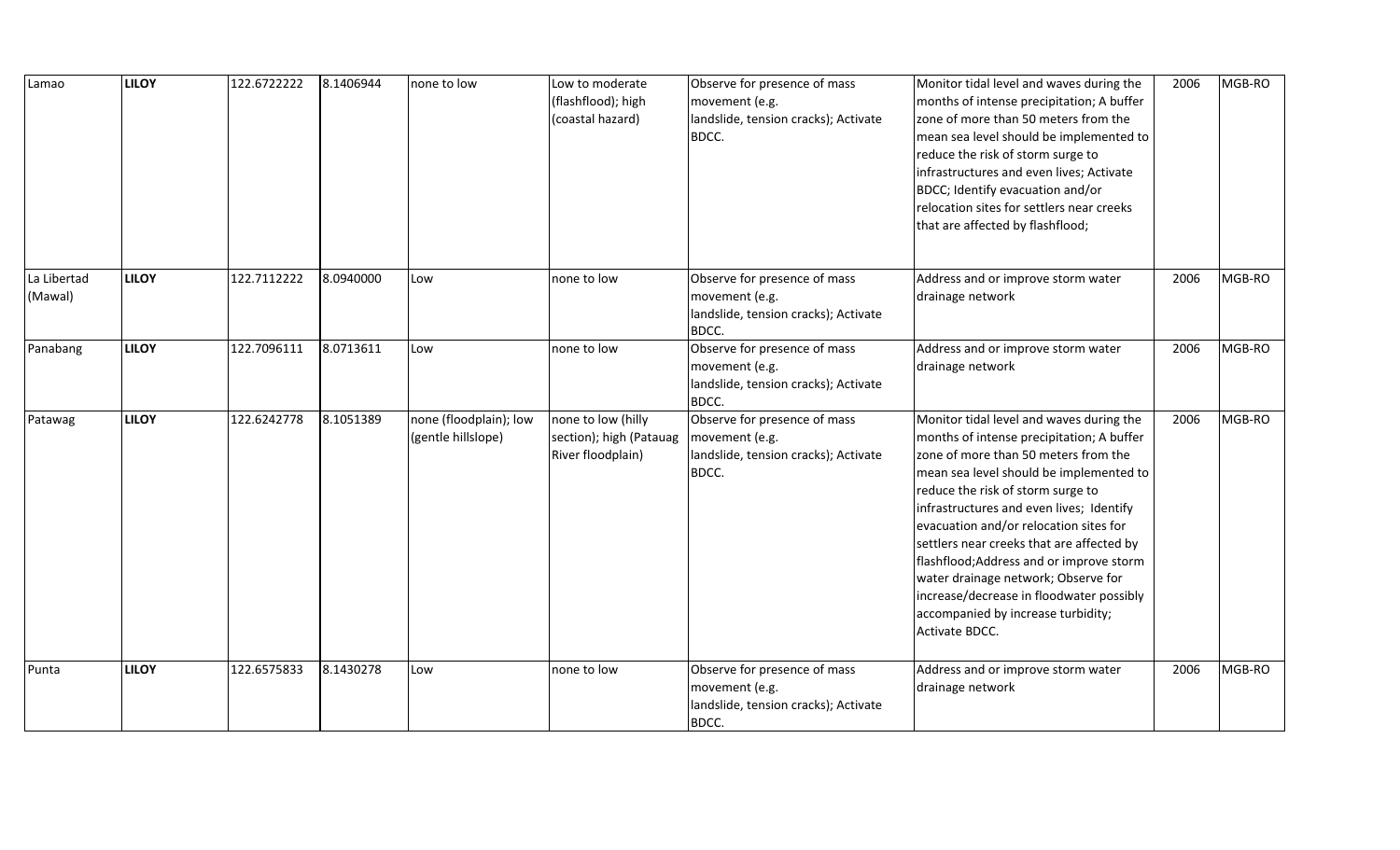| San Isidro    | <b>LILOY</b> | 122.7019167 | 8.0584722 | Low | none to low                                                                                       | Observe for presence of mass<br>movement (e.g.<br>landslide, tension cracks); Activate<br>BDCC. | Address and or improve storm water<br>drainage network | 2006 | MGB-RO |
|---------------|--------------|-------------|-----------|-----|---------------------------------------------------------------------------------------------------|-------------------------------------------------------------------------------------------------|--------------------------------------------------------|------|--------|
| San Francisco | <b>LILOY</b> | 122.6816944 | 8.0594444 | Low | none to low                                                                                       | Observe for presence of mass<br>movement (e.g.<br>landslide, tension cracks); Activate<br>BDCC. | Address and or improve storm water<br>drainage network | 2006 | MGB-RO |
| San Miguel    | <b>LILOY</b> | 122.6421667 | 8.1276944 | Low | none to low                                                                                       | Observe for presence of mass<br>movement (e.g.<br>landslide, tension cracks); Activate<br>BDCC. | Address and or improve storm water<br>drainage network | 2006 | MGB-RO |
| Santa Cruz    | <b>LILOY</b> | 122.6641944 | 8.1478611 | Low | none to low<br>(brgy.center); low to<br>moderate (lowlying<br>section toward the<br>coastal area) | Observe for presence of mass<br>movement (e.g.<br>landslide, tension cracks); Activate<br>BDCC. | Address and or improve storm water<br>drainage network | 2006 | MGB-RO |
| Santo Niño    | <b>LILOY</b> | 122.6898333 | 8.1048333 | Low | none to low                                                                                       | Observe for presence of mass<br>movement (e.g.<br>landslide, tension cracks); Activate<br>BDCC. | Address and or improve storm water<br>drainage network | 2006 | MGB-RO |
| Silucap       | <b>LILOY</b> | 122.6462778 | 8.0737500 | Low | none to low                                                                                       | Observe for presence of mass<br>movement (e.g.<br>landslide, tension cracks); Activate<br>BDCC. | Address and or improve storm water<br>drainage network | 2006 | MGB-RO |
| Tapican       | <b>LILOY</b> | 122.6548889 | 8.0954444 | Low | none to low                                                                                       | Observe for presence of mass<br>movement (e.g.<br>landslide, tension cracks); Activate<br>BDCC. | Address and or improve storm water<br>drainage network | 2006 | MGB-RO |
| Timan         | <b>LILOY</b> | 122.7097778 | 8.1100833 | Low | none to low<br>(brgy.center); low to<br>moderate (lowlying<br>section toward the<br>coastal area) | Observe for presence of mass<br>movement (e.g.<br>landslide, tension cracks); Activate<br>BDCC. | Address and or improve storm water<br>drainage network | 2006 | MGB-RO |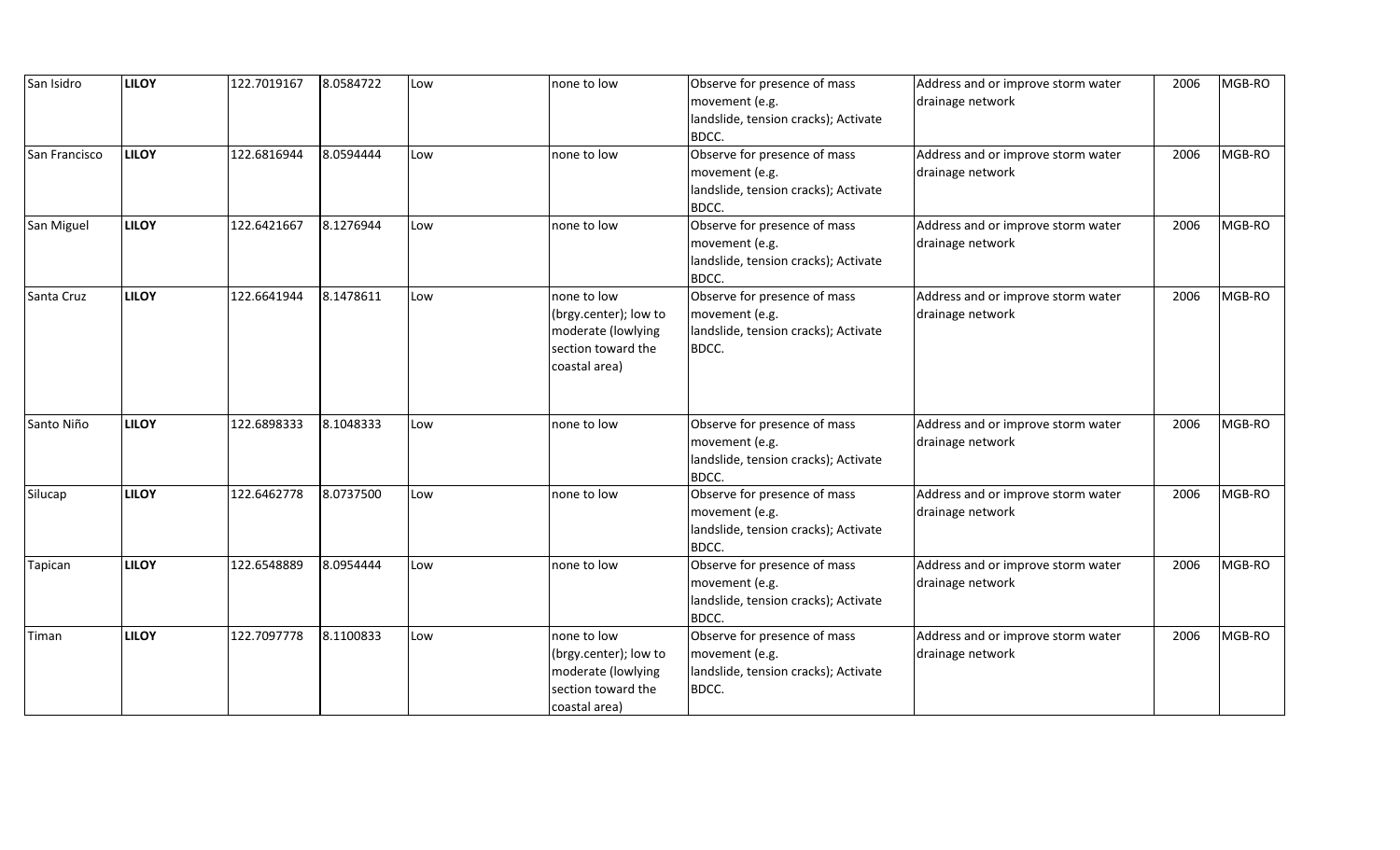| Villa M. Tejero   | <b>LILOY</b> | 122.6574444 | 8.1291944 | Low | none to low             | Observe for presence of mass         | Address and or improve storm water       | 2006 | MGB-RO |
|-------------------|--------------|-------------|-----------|-----|-------------------------|--------------------------------------|------------------------------------------|------|--------|
|                   |              |             |           |     |                         | movement (e.g.                       | drainage network                         |      |        |
|                   |              |             |           |     |                         | landslide, tension cracks); Activate |                                          |      |        |
|                   |              |             |           |     |                         | BDCC.                                |                                          |      |        |
| Dela Paz          | <b>LILOY</b> | 122.6957500 | 8.1131389 | Low | none to low             | Observe for presence of mass         | Address and or improve storm water       | 2006 | MGB-RO |
|                   |              |             |           |     | (brgy.center); low to   | movement (e.g.                       | drainage network;                        |      |        |
|                   |              |             |           |     | moderate (lowlying      | landslide, tension cracks); Activate |                                          |      |        |
|                   |              |             |           |     | section toward the      | BDCC.                                |                                          |      |        |
|                   |              |             |           |     | coastal area)           |                                      |                                          |      |        |
| <b>El Paraiso</b> | <b>LILOY</b> | 122.6405556 | 8.0384722 | Low | none to low             | Observe for presence of mass         | Address and or improve storm water       | 2006 | MGB-RO |
|                   |              |             |           |     |                         | movement (e.g.                       | drainage network                         |      |        |
|                   |              |             |           |     |                         | landslide, tension cracks); Activate |                                          |      |        |
|                   |              |             |           |     |                         | BDCC.                                |                                          |      |        |
| Ganase            | <b>LILOY</b> | 122.6423333 | 8.1057778 | Low | none to low             | Observe for presence of mass         | Address and or improve storm water       | 2006 | MGB-RO |
|                   |              |             |           |     |                         | movement (e.g.                       | drainage network                         |      |        |
|                   |              |             |           |     |                         | landslide, tension cracks); Activate |                                          |      |        |
|                   |              |             |           |     |                         | BDCC.                                |                                          |      |        |
| Mabuhay           | <b>LILOY</b> | 122.6366389 | 8.0883889 | Low | Low (brgy.center); high | Observe for presence of mass         | Address and or improve storm water       | 2006 | MGB-RO |
|                   |              |             |           |     | (Pataug River           | movement (e.g.                       | drainage network; Observe for            |      |        |
|                   |              |             |           |     | floodplain)             | landslide, tension cracks); Activate | increase/decrease in floodwater possibly |      |        |
|                   |              |             |           |     |                         | BDCC.                                | accompanied by increase turbidity;       |      |        |
|                   |              |             |           |     |                         |                                      | Identify evacuation and/or relocation    |      |        |
|                   |              |             |           |     |                         |                                      | sites for settlers near rivers; Activate |      |        |
|                   |              |             |           |     |                         |                                      | BDCC.                                    |      |        |
| Maigang           | <b>LILOY</b> | 122.6658056 | 8.0881389 | Low | none to low             | Observe for presence of mass         | Address and or improve storm water       | 2006 | MGB-RO |
|                   |              |             |           |     |                         | movement (e.g.                       | drainage network                         |      |        |
|                   |              |             |           |     |                         | landslide, tension cracks); Activate |                                          |      |        |
|                   |              |             |           |     |                         | BDCC.                                |                                          |      |        |
| Malila            | <b>LILOY</b> | 122.6646944 | 8.0345833 | Low | none to low             | Observe for presence of mass         | Address and or improve storm water       | 2006 | MGB-RO |
|                   |              |             |           |     |                         | movement (e.g.                       | drainage network                         |      |        |
|                   |              |             |           |     |                         | landslide, tension cracks); Activate |                                          |      |        |
|                   |              |             |           |     |                         | BDCC.                                |                                          |      |        |
| Mauswagon         | <b>LILOY</b> | 122.6948333 | 8.0828056 | Low | none to low             | Observe for presence of mass         | Address and or improve storm water       | 2006 | MGB-RO |
|                   |              |             |           |     |                         | movement (e.g.                       | drainage network                         |      |        |
|                   |              |             |           |     |                         | landslide, tension cracks); Activate |                                          |      |        |
|                   |              |             |           |     |                         | BDCC.                                |                                          |      |        |